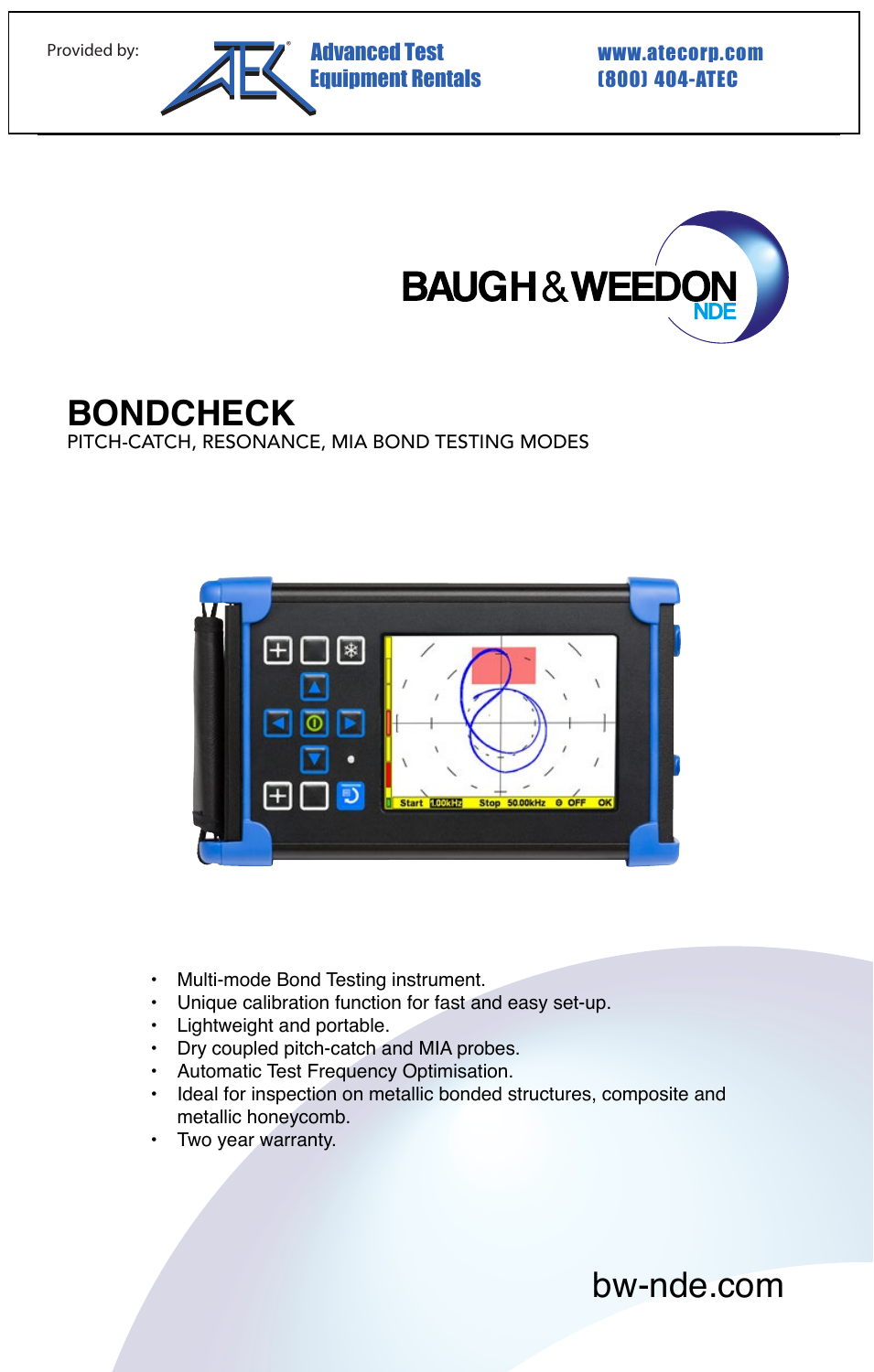

## **Large, daylight readable, configurable colour screen.**

The BONDCHECK has a large 14.5cm (5.7 Inches) LCD Colour Screen of 640 x 480 pixels providing the operator with excellent signal resolution and presentation together with the choice of configuring their own colour schemes and display types.

It is easy to optimise the screen presentation regardless of the lighting conditions. A secondary pane can be configured to create a split screen display or an inset window, with a choice of X-Y spot, frequency sweep, RF waveform and Spectrum displays.

**The BONDCHECK is a multi-mode bond testing flaw detector. It provides high speed inspection in pitchcatch, resonance and MIA bond testing modes, with excellent defect sensitivity.**

**All functions are housed in a single lightweight instrument with a common user interface between the three modes, delivering a simple and intuitive operator led set up. A great all round asset for inspection in the laboratory or under cover as well as out in the field.**

#### **Easy to use menus and icon system.**

The BONDCHECK menu system is simple and fast to navigate. It has the ability to add individually selectable soft key menu items to the sidebar for rapid function access and a "quick-setting menu" for easy set-up, review and adjustment.

With four operator selectable soft keys and a fifth slot for the last menu function used, technicians can quickly modify the system with their preferences. Each saved instrument setting can be associated with a unique, single press set of quick access soft keys. There are also two front panel hard keys that can be readily programmed for rapid single press access to frequently used functions.

## **Accurate, Clear and Simple Bond Testing Inspection.**

| Aug<br>$10 - 27$<br>dB <sub>1</sub> | <b>Bond test</b><br><b>Probe</b><br><b>Receive</b><br><b>Filters</b><br><b>Transmit</b><br>Gate       | <b>Configure</b><br>Inspect<br>Power save<br>Time & Date<br>Language<br><b>Load &amp; Save</b><br>About. |  |  |  |
|-------------------------------------|-------------------------------------------------------------------------------------------------------|----------------------------------------------------------------------------------------------------------|--|--|--|
| 0.11                                | <b>Display</b><br>Panes<br><b>Graticule</b><br><b>Spot</b><br><b>Persistence</b><br><b>RF Display</b> | <b>Advanced</b><br><b>Alarm</b><br><b>Alarm Zone</b><br><b>Attachments</b><br><b>Guides</b>              |  |  |  |

Bond Test Mode Menu System Sweep Mode Air calibration for Resonance

| Bond: | 150.00kHz → 250.00kHz (250 Hz)<br>Selected: 197.5(kHz Diff: 52.19 %<br>56 % 0:<br>Disbond: 68.75 % O: | <b>Resonance - Calibrat</b> | n |  |
|-------|-------------------------------------------------------------------------------------------------------|-----------------------------|---|--|
|       |                                                                                                       |                             |   |  |
|       |                                                                                                       |                             |   |  |

MIA mode calibration showing bond and dis-bond,





MIA mode inspection phase alarm.



mode probes.



Spectrum view with phase, and RF waveform inset window.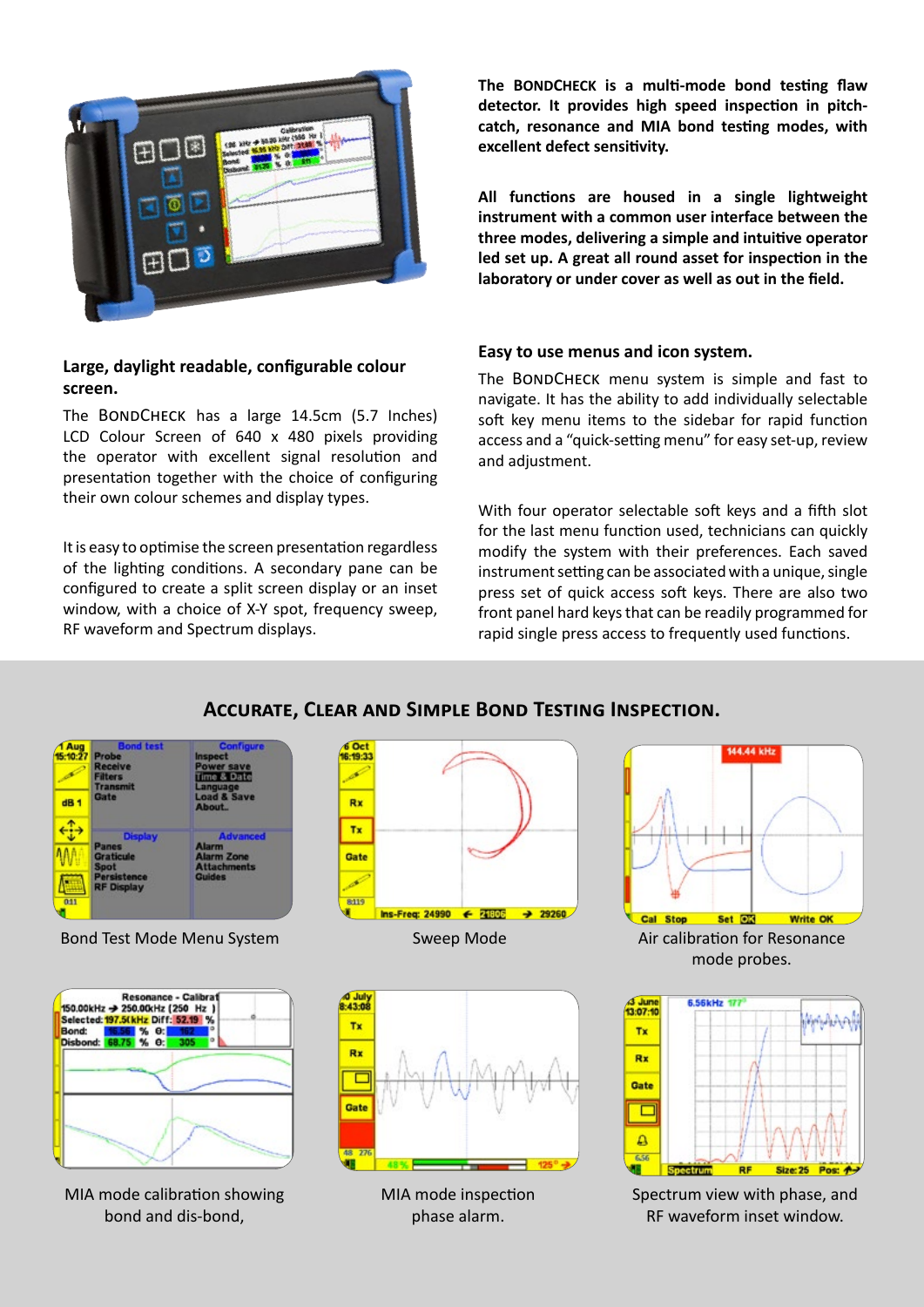## **PITCH-CATCH PROBE**

Ergonomically designed and manufactured from CNC machined Aluminium with rubber hand grips, the BONDCHECK Pitch-Catch probe is both comfortable to use and robust; whilst offering the best in performance and durability.

The probe feet can be positioned by the user to suit the inspection task, and the hard wearing probe tips are interchangeable with rounded and flat tip profiles available. The probe is broad band and is suitable for a wide range of applications.

The stainless steel transmit and receive sensors are positioned close to the edge of the housing, and a smaller probe form factor is also available to allow inspection in tight areas. An alarm LED on the probe can be triggered from the BONDCHECK alarm settings. The probe incorporates a digital ID which stores its serial number together with programmable settings.

# **Pitch Catch Probe Specification**

| <b>SALE AND SHOP SHOP SHOP</b>                                |                                                                                         |  |  |  |  |
|---------------------------------------------------------------|-----------------------------------------------------------------------------------------|--|--|--|--|
| <b>Operating Frequencies</b>                                  | 30kHz (suitable for 10kHz to<br>50kHz operation)                                        |  |  |  |  |
| Transmit - receive<br>probe separation                        | 17 <sub>mm</sub>                                                                        |  |  |  |  |
| Transmit - receive<br>probe linear travel                     | >5mm                                                                                    |  |  |  |  |
| Probe auto-recognition                                        | Yes                                                                                     |  |  |  |  |
| Probe alarm LED                                               | Yes                                                                                     |  |  |  |  |
| Probe feet                                                    | Multiple positions, user<br>changeable.                                                 |  |  |  |  |
| Probe tips                                                    | Rounded end and flat end,<br>replaceable by user.                                       |  |  |  |  |
| Probe materials                                               | Anodised aluminium case,<br>with stainless steel probe<br>housings, rubber finger grip. |  |  |  |  |
| Probe connector                                               | LEMO:ECG.1B.308.CLV                                                                     |  |  |  |  |
| One-wire integrated memory for serial number and<br>settings. |                                                                                         |  |  |  |  |

## **Pitch-Catch Probe Application**

## **Thin Fibre Honeycomb with CFRP skin sample Rear Disbonds**

The BONDCHECK calibration function was used to find an inspection frequency to detect a 60mm x 25mm rectangular, and 15mm diameter circular core to rear skin disbond (simulated by removal of the rear skin ). Setting the inspection range to the maximum from 1kHz to 50kHz and the step frequency to 100Hz, the following bond and disbond spectra are obtained, with 34.2kHz determined as the optimum inspection frequency with other potential frequencies of interest around 20kHz.





Figure 3: Thin CFRP honeycomb sample with rear surface disbonds.

In RF mode, a difference of  $^{\sim}10\%$  at best is observed at either frequency between the bonded and dis-bonded areas. A swept frequency inspection was configured from 15kHz to 32kHz, responses from the disbonded and bonded rear skin shown below provide a much clearer difference.







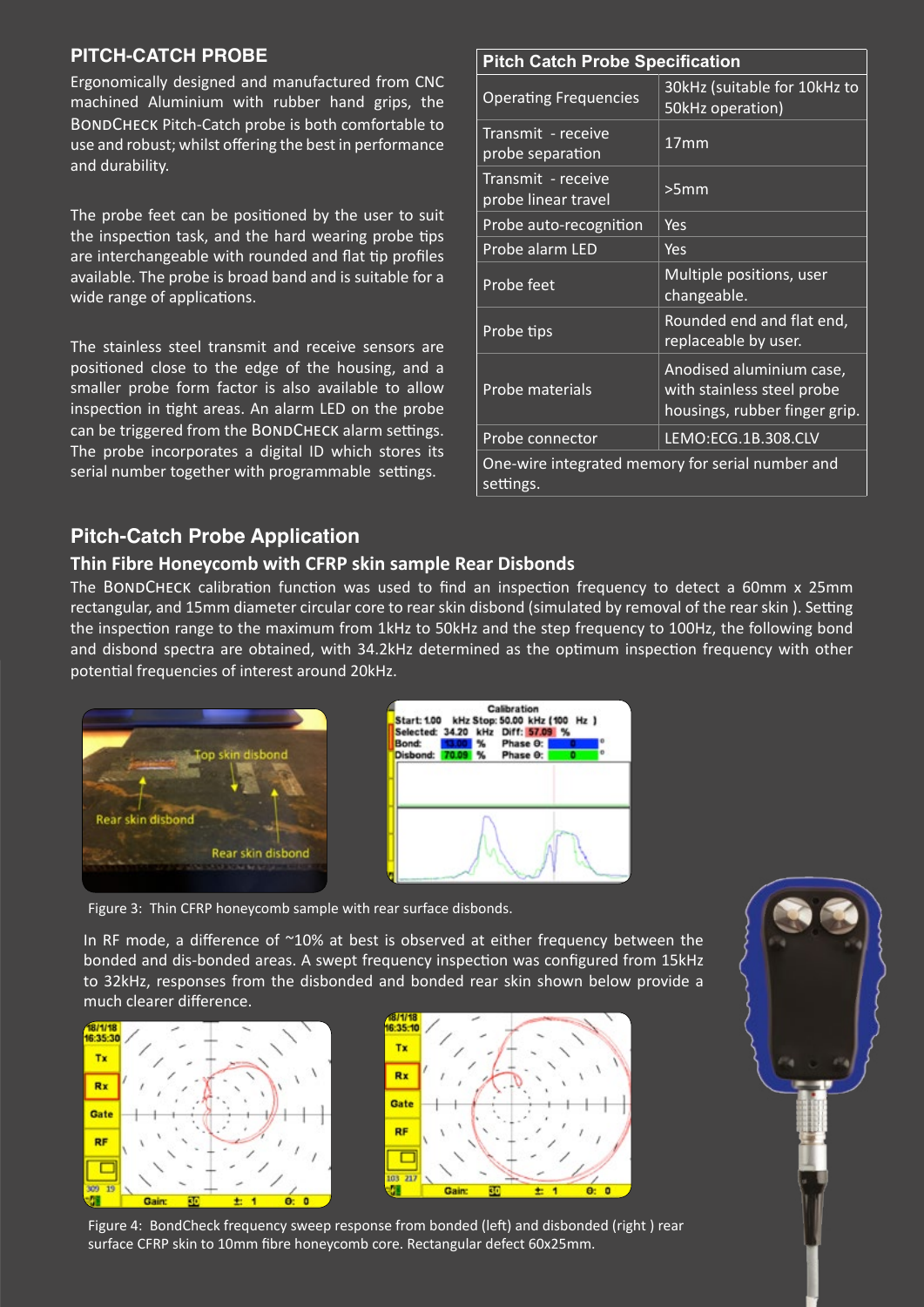## **RESONANCE PROBES**

Now available in a number of frequencies (75, 90, 165, 200, 250 and 330kHz) which can be supplied as a 6 probe kit or individually. Ergonomically designed, they can be connected to the instrument using the same cable as the Pitch-Catch probes.

The stainless steel probe with tough polymer hand grip and Alumina wear face provide robust performance. Like all BondCheck probes the Alarm LED and digital ID allow ease of use and for serial number and settings to be stored. The BondCheck allows an air calibration to be carried out to determine most sensitive inspection frequency.





| <b>Resonance Probe Specification</b>                                                        |                                                                      |  |  |  |
|---------------------------------------------------------------------------------------------|----------------------------------------------------------------------|--|--|--|
| <b>Operating Frequencies</b>                                                                | 75kHz. 90kHz, 165kHz,<br>200kHz, 250kHz, 330kHz                      |  |  |  |
| Transducer face $\phi$                                                                      | 15mm for >150kHz<br>23mm <150kHz                                     |  |  |  |
| Probe Auto-recognition                                                                      | Yes                                                                  |  |  |  |
| Probe alarm LED                                                                             | Yes                                                                  |  |  |  |
| Probe material                                                                              | Polymer handgrip, Stainless<br>Steel probe, with alumina<br>wearface |  |  |  |
| Probe connector                                                                             | LEMO:ECG.1B.308.CLV                                                  |  |  |  |
| One-wire integrated memory for storing serial number,<br>air calibration and user settings. |                                                                      |  |  |  |

# **Resonance Mode**

Resonance mode is ideal for inspection of bonded aluminium lap joints commonly found in aerospace structures such as wing and aileron stiffeners, and has good penetration through multi-layered structures and adhesive bond lines. Resonance probes are narrow band with high Q, and are particularly sensitive at their natural resonant frequency. Once the resonance probe is ultrasonically coupled to the structure under test, the impedance spectrum of the probe is modified by the acoustic impedance and geometry of the bonded structure, which allows dis-bonds between layers to be identified.

The bond-line resonant frequency increases in the event of a partial bond, and substantially in the case of a complete dis-bond. Probe frequencies are selected to provide optimum sensitivity to the structure under test, and the range of 6 probes covers the requirements of most applications, although specific frequencies can be accommodated on request.

| <b>Application</b>                            | <b>Pitch-Catch</b> | <b>Resonance</b>         | <b>MIA</b> |
|-----------------------------------------------|--------------------|--------------------------|------------|
| Carbon honeycomb near surface delamination    | Excellent          | $\overline{\phantom{a}}$ | Good       |
| Carbon honeycomb core crush/cut damage        | Good               | $\overline{\phantom{a}}$ | Poor       |
| Carbon honeycomb rear surface delamination    | Good               | $\overline{\phantom{a}}$ |            |
| Metallic honeycomb skin disbond / core damage | Good               | $\overline{\phantom{a}}$ | Excellent  |
| Metal bonded lap joint                        | Good               | Excellent                | Good       |
| <b>CFRP</b> delamination                      | OK                 | Good                     | Good       |
| Small defect detection                        | OK                 | Good                     | Good       |
| Dry coupling                                  | Yes                | No                       | Yes        |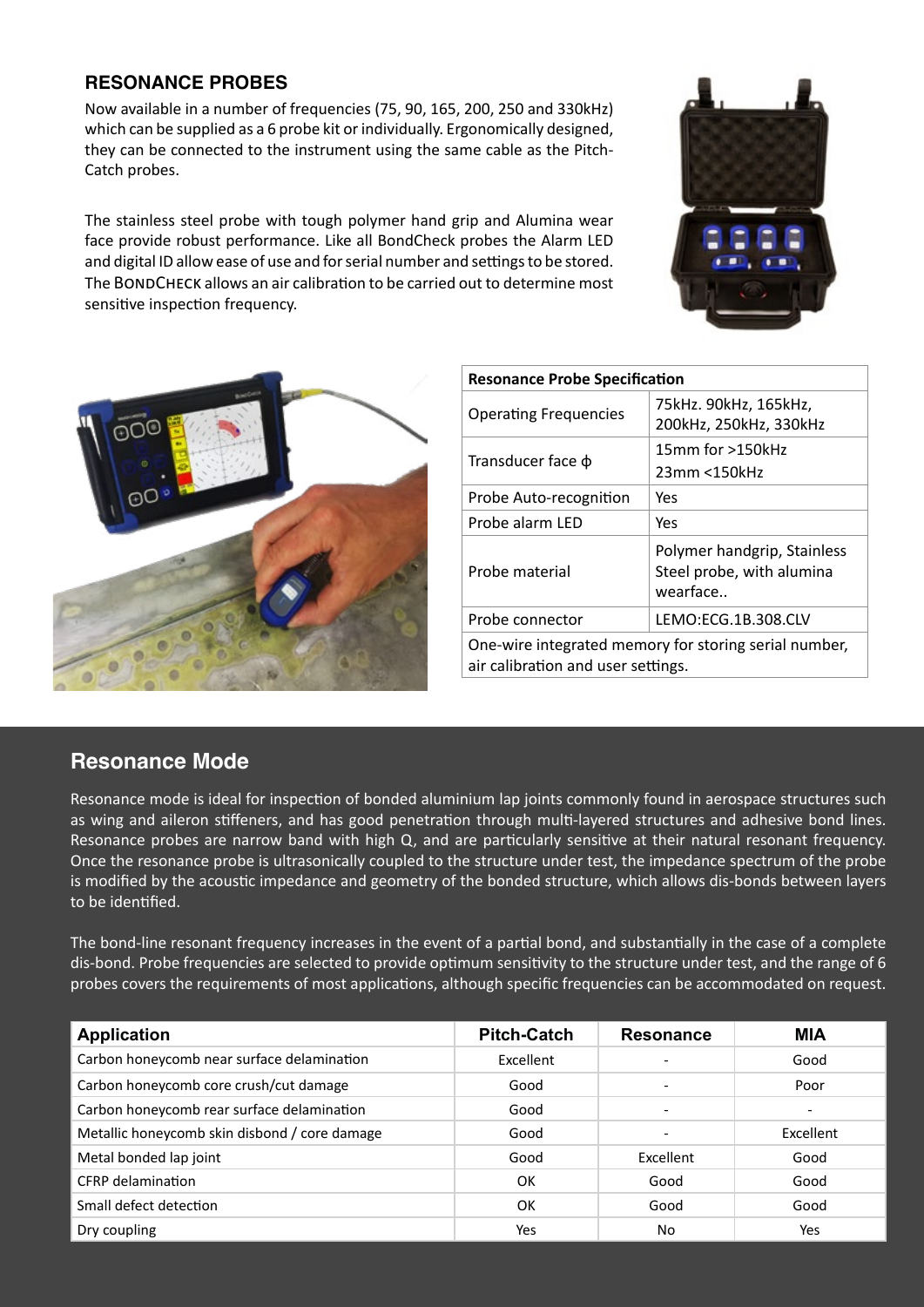## **MIA PROBES**

The MIA technique is particularly useful for small defect detection, using a dry coupled probe with a small contact area. The technique offers excellent near surface defect sensitivity and is particularly suitable for top surface skin to core dis-bond detection for composite as well as metallic honeycomb structures.

With the same ergonomic design features of the pitch-catch and resonance probes, the MIA probe provides a detachable foot, replaceable springs and an adjustable spring pre-load. MIA probes can be connected to the instrument using the same cable as the Pitch-Catch probes.

Software features included in the BONDCHECK instrument are tailored towards the MIA inspection technique with easy calibration and inspection tools to allow the operator to evaluate the phase response of the test material.

The BONDCHECK instrument offers MIA mode in both tone burst and continuous wave options. Thanks to the unique differential probe drive and screened probe tip, signal interference from metallic components is eliminated.



| <b>MIA Probe Specification</b>                                     |                     |  |  |  |
|--------------------------------------------------------------------|---------------------|--|--|--|
| <b>Operating Frequencies</b>                                       | 2kHz to 10kHz       |  |  |  |
| Probe auto-recognition                                             | Yes                 |  |  |  |
| Probe alarm LED                                                    | Yes                 |  |  |  |
| Probe housing material                                             | Polymer             |  |  |  |
| Probe connector                                                    | LEMO:ECG.1B.308.CLV |  |  |  |
| One-wire integrated memory for serial number<br>and user settings. |                     |  |  |  |

# **MIA Mode**

The MIA technique is sensitive to changes in near surface mechanical stiffness, and is ideally suited to composite and metallic honeycomb skin to core dis-bond detection. It offers potentially smaller defect detection than the Pitch-Catch method, better defect location and extent determination, and unlike resonance mode is dry coupled. MIA mode is also effective for bonded lap joints but limited in effectiveness to the first bond layer.

In the example shown above, dis-bonds between the Titanium honeycomb core and skin create local variations in the mechanical stiffness of the structure. The BondCheck calibration functions allow quick determination of the best inspection frequency to use for dis-bond detection, and poorly bonded areas can be quickly identified and mapped out. The curved surface geometry of the component also makes MIA mode an ideal choice, with a very small dry coupled probe contact area that is tolerant of probe orientation.